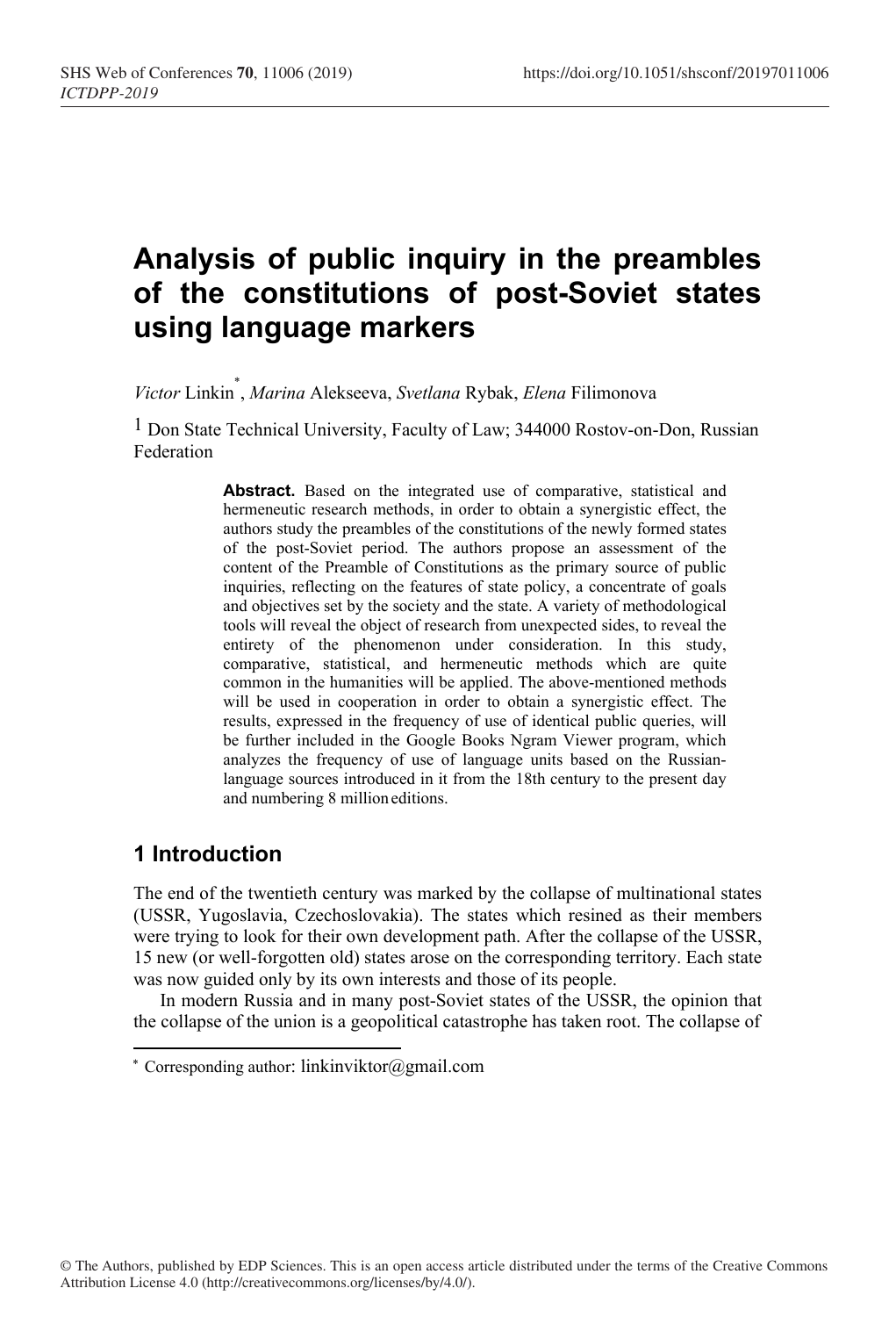the USSR was reflected in all spheres of society. The formation of new sovereign states was an unexpected event not only for the government of the USSR, but primarily for its population.

During 1992, five newly formed states adopted their own constitutions (Latvia, Turkmenistan, Lithuania, Estonia, Uzbekistan). The boycott of the Baltic republics of the All-Union referendum on the preservation of the USSR on March 17, 1991, preceded the declaration of state sovereignty, unlike Turkmenistan and Uzbekistan, whose people spoke in favor of preserving the Union (97.9% and 93.7% participated in the referendum and showed the result [1] )

The collapse of the USSR dramatically affected the fate of millions of people unprepared for the life in the market and competition. There was a change in the socio-economic formation and, as a result, the deformation of all spheres of public life: labor, educational, medical, informational, political, consumer, religious. The first stage was accompanied by an enthusiasm for the ideas of a new life, public consensus, which resulted in the constitutions of post-Soviet states. Constitutions were the embodiment of a social contract, the conditions under which young states began their own sovereign life.

The society, brought up on optimistic slogans, easily accepted new ideas, idealizing the concepts of "West", "Europe", synonymous with freedom, democracy, abundance and prosperity. New political elites also succumbed to such a distorted perception of reality. Political and economic mechanisms were blindly copied from Western models, without taking into account local traditions and behavioral communist heritage.

The sociologist Robert Bella, already in 1985 in his work "Habits of the Heart: Individualism and Commitment in American Life", pointed out that "patterns and" heart habits "inherited from the communist regime last much longer than the institutional and organizational framework and that former culture and way of thinking haunt post-communist societies, long after the death of old institutions "[2].

The newly formed states embodied their opening ideas in their constitutions, which became a peculiar sign of their independence. By examining through the hermeneutic approach the introductory part of the constitutions of the former union republics, we strive to demonstrate the request (needs) of civil society for the benefits indicated in the preambles.

It is the linguistic technology of the preamble of the constitution that can demonstrate the features of the public inquiry, which is further disclosed and interpreted by the legislator in the constitutional law.

## **2 Results and discussion**

Scientific research in the twentieth century of the linguistic means and technologies of Ludwig Wittgenstein, Martin Heideiger, Michel Foucault discovered and showed the world the role and semantic meaning of the word as a way of defining "everything" in modern reality.

Historical experience or historicism fulfills the function of empirical statements in L. Wittgenstein's work, being the rules and principles for the so-called "language games". As a result, the structure of life experience expressed through the language is the main condition for successful communicative activity. In L. Wittgenstein's works, historicism is not only a logical epistemological principle, but an ontological premise of the individual's being, and with the successful use of the language and the premise of the whole society. If we refract hermeneutical philosophy through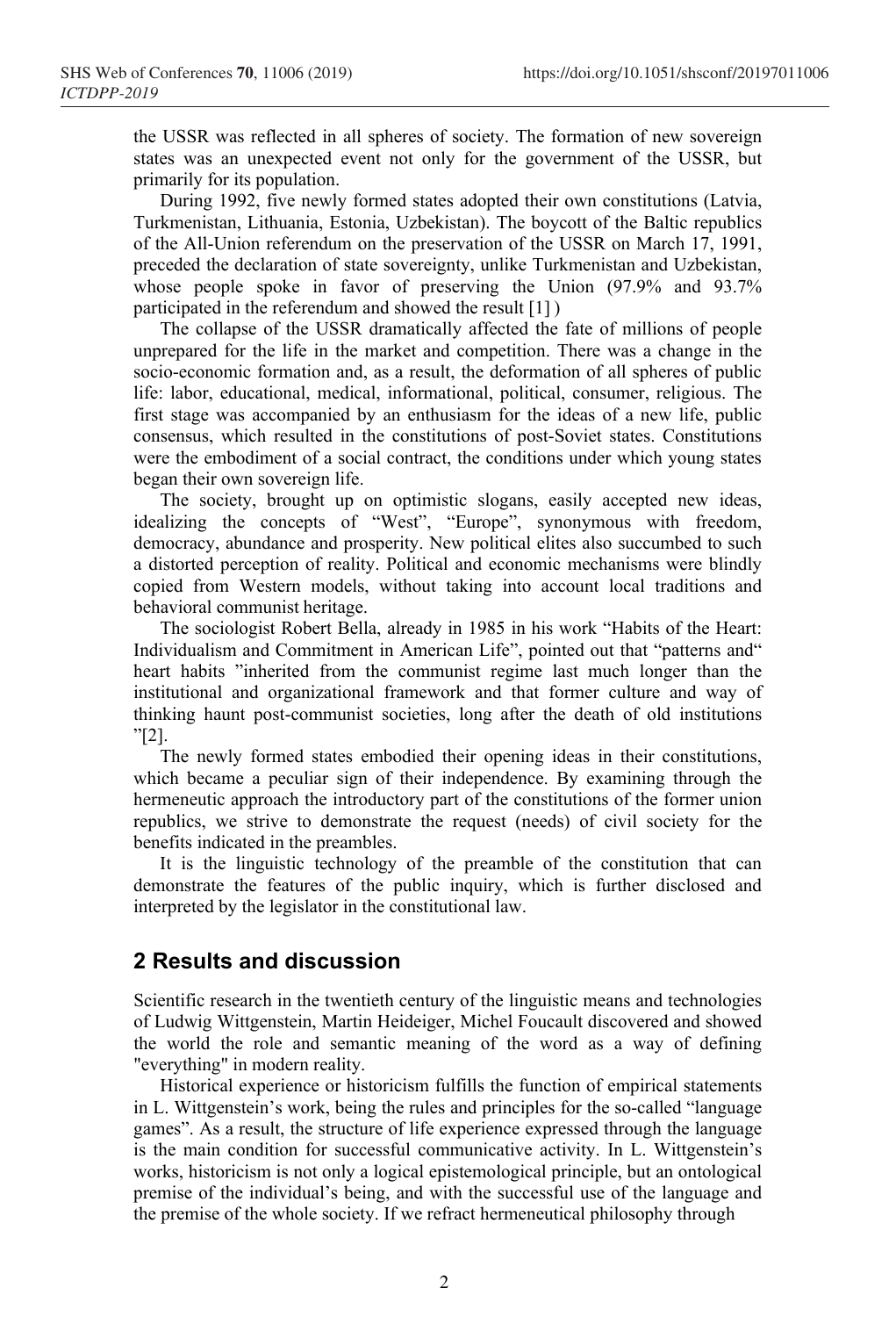the prism of legal reality, then the preamble of the constitutions should be written in a language that is understandable to all citizens and all the goals set in it should be interpreted equally for everyone. Only with a public understanding of the development goals of the state, is it possible to realize them through subsidiary actions of members of the entire community.

Ludwig Wittgenstein pointed out that logical sentences are disguised rules and principles to which we relate the preamble of the constitution. In addition, according to L. Wittgenstein, subsequently, fluid (often changing) empirical sentences harden, and frozen ones become fluid [3]. Therefore, based on the conclusions of L. Wittgenstein, the preambles at the time of the adoption of the constitutions were solidified empirical sentences, but over time, depending on the political and legal reality, they underwent changes and evolved into a new entity. In our work, the moment of "solidification" is fundamental, as it is the only one that accurately (through the hermeneutic approach) determines the meaning and idea of the message of society embodied in the preamble to the constitution. The preamble, as a message to future generations, through a well-established reference point, at the time of formation of which there was sufficient empirical material to establish the meaning of the fixed provisions.

The modern European researcher of constitutional law and legal culture, P. Heberly, points out that "the existence of a strong link between the constitution and the truth is a guarantee of justice." With the collapse of the communist system and the collapse of its ideas, the search for truth has become a priority for post-Soviet society. The search process sometimes produced terrifying accompanying phenomena (financial pyramids, psychics, nationalist ideas, etc.). Society in search of truth reacted vividly to various changes, even of a destructive nature. Truth was sought everywhere.

If he again turns to L. Wittgenschetain, then truth is the priority of the first designation. Based on this thesis, society was looking for an initial state that suited all its members - the consent regime. It seems indisputable that the establishment of consensus is the fundamental principle of building a civilized society and the main principle of building a state.

The dynamic nature of the post-Soviet states indicates that these state entities do not remain unchanged from the moment of their formation and formation, but are constantly developing and improving, remaining, however, heterogeneous phenomena. In the post-Soviet period, the former union republics made the transition from socialism to capitalism, and already in the present, either became ordinary capitalist states, or formed a hybrid of democracy and autocracy, with minimal signs of socialism.

The most important element of any research is a method used by the researchers. In modern conditions of globalization, the method of legal research goes beyond the boundaries of legal science and interacts with other branches of scientific knowledge. G. Jellinek noted that "anyone starting to study the main social problems cannot but feel from the first steps the lack of a deeply thought-out methodology" [4].

Traditionally, studies of the constitutions of Soviet and then post-Soviet states were carried out under the influence of legal positivism, without taking into account studies of other sciences. Such a one-sided approach has historically been associated with state-ideological barriers inherent in the Soviet period, when sociology was dissolved in historical materialism, illuminated only the merits of public administration, hiding its shortcomings. Another science - political science,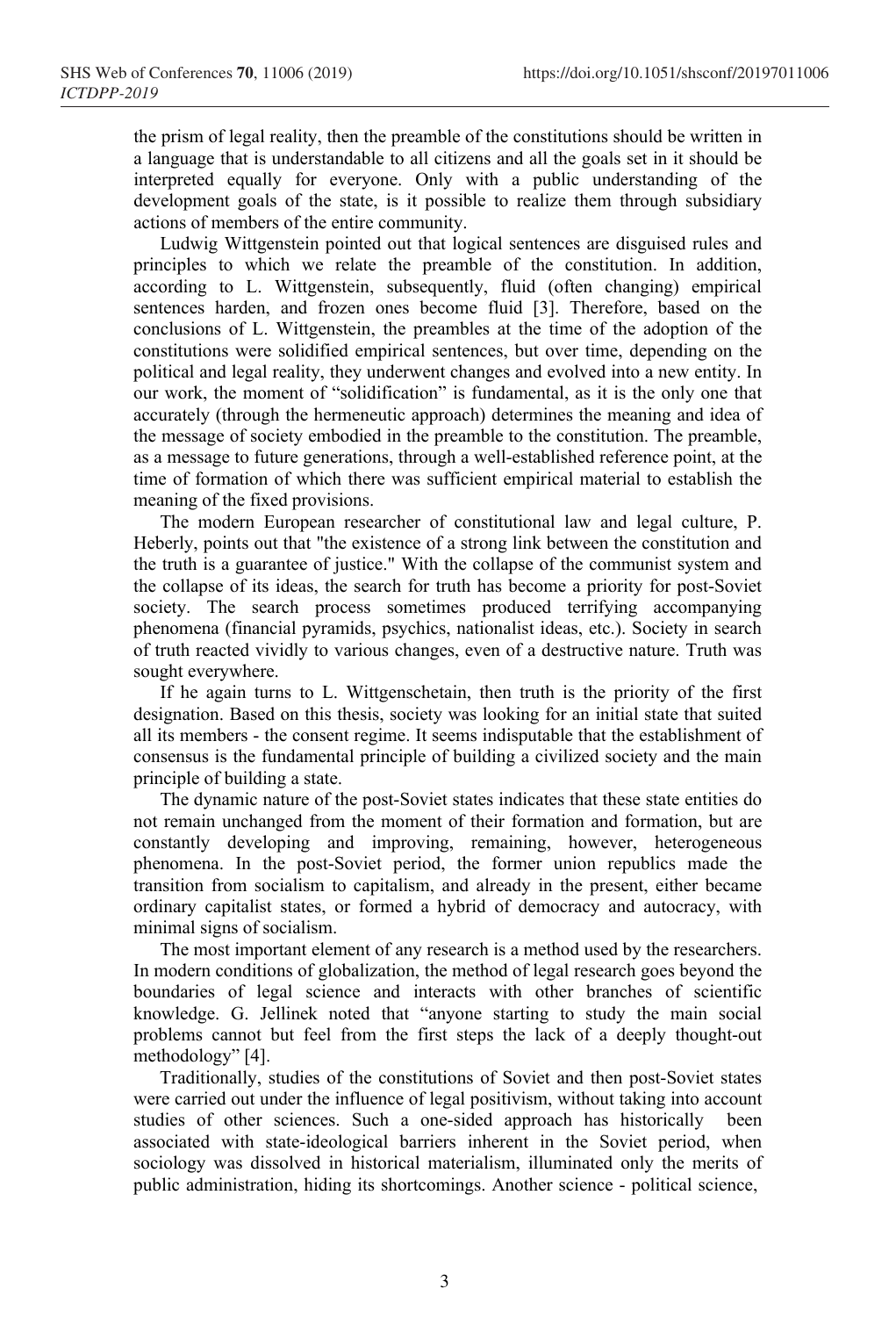was not recognized in the USSR, was considered "bourgeois pseudoscience." In modern Russia, the humanities do not know such state-ideological barriers.

The comparative research method will reveal the general and the special in various public entities of a similar type to more accurately determine the features of their functioning and development prospects. Using the comparative method of research of post-Soviet states, the general laws of the embodiment of state building in various states will be determined, as well as common values and ways of their development. As a result, the foundation will be determined, which contains the main public requests at the time of creation of new state formations in the post-Soviet space.

The preambles of the constitutions, being the primary source of public inquiries, reflect on the characteristics of national policies pursued by states.

In the framework of the study, comparative and statistical methods will be used in a comprehensive manner, taking into account a significant number of objects of study. Such an approach will make it possible in the preambles of the constitutions of the states of the post-Soviet space to initially identify and isolate the main social requests, and then reveal their similarities.

Due to the heterogeneity of understanding of various phenomena and processes, the idea embodied in the text can be transmitted differently, which necessitates the use of a hermeneutical research method.

The hermeneutic method is applied to texts in the transfer of ideological content, where stylistically marked linguistic units play a significant role.

The constitutions of most countries of the world contain approximately the same set of rights and freedoms, regardless of the time and conditions of their adoption, the differences lie in the consolidation and designation of public requests, the implementation of which are state and national values.

Having examined the preambles of the constitutions of post-Soviet states, it can be noted that most states define consensus (civil and national) and peace as a mandatory public request for building a state. In the preambles of the constitutions, consensus and peace are fixed in various semantic variations:

- claiming civil peace and consensus (Russia) [5];

- caring for strengthening civil consent (Ukraine) [6];

- desiring to ensure civil consent (Belarus) [6];

- in the name of ensuring the general welfare of civil consent for posterity (Armenia) [6];

- live in conditions of friendship, peace and security with other peoples and, for these purposes, carry out mutually beneficial cooperation (Azerbaijan)[6];

- based on the precepts of our ancestors, to live in peace and consensus, in consensus with nature (Kyrgyzstan) [7];

- paradise of national accord (Lithuania) [6];

- the desire to live in peace and consensus with all the peoples of the world (Moldova) [6];

-to ensure civil peace and national consensus (Uzbekistan) [8];

- respecting the equality and friendship of all nations and nationalities (Tajikistan) [9];

- striving to ensure forever civil peace and national consensus (Turkmenistan) [10].

In the post-Soviet legal space, the concept of civil and peace and national consensus, in various semantic variations, is a fairly new phenomenon. An analysis of the semantic support (content) of the concepts of civil peace and consent from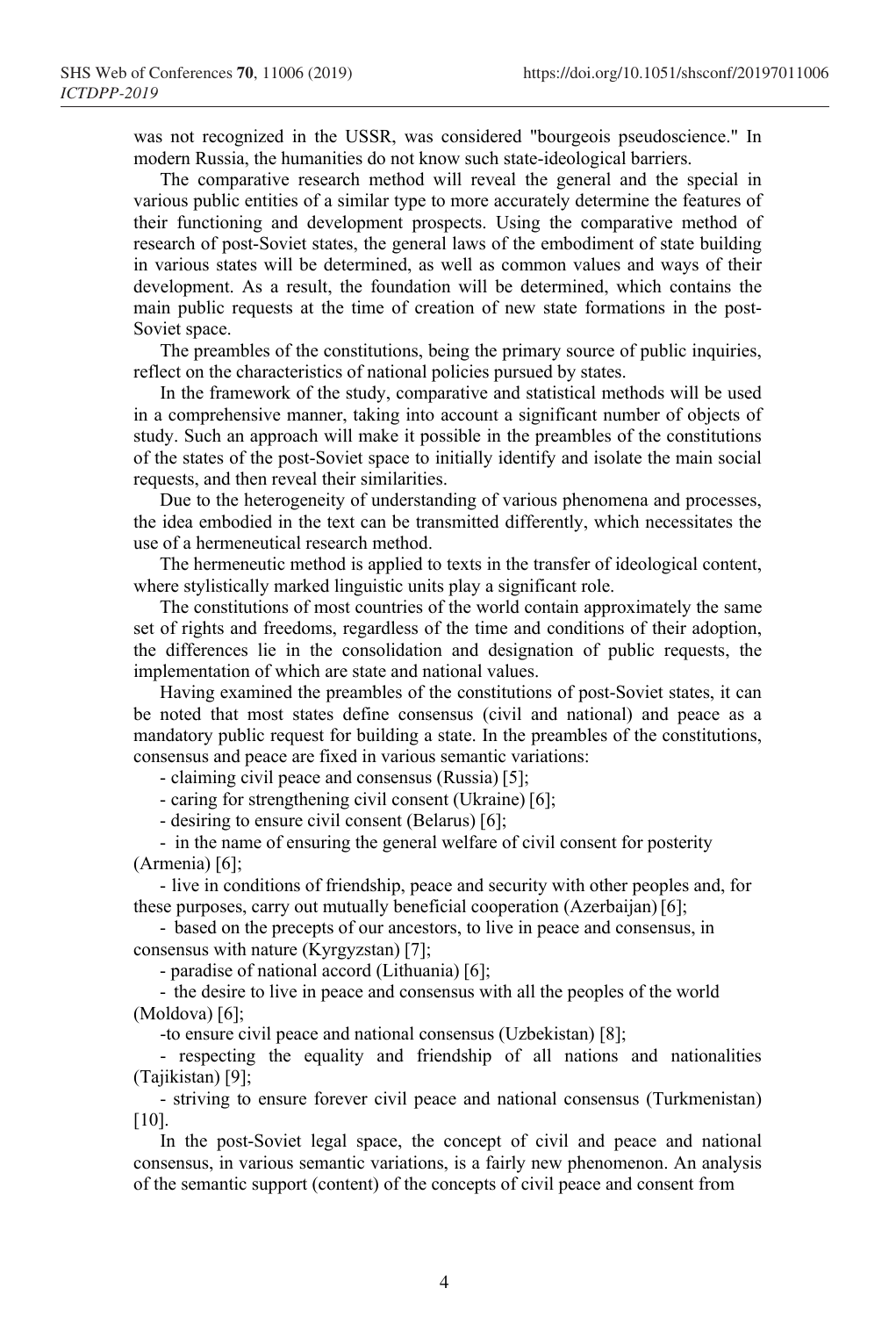the preambles of the constitutions reveals the hidden meaning of the messages of the peoples inhabiting the post-Soviet states.

The Russian people defined the content of the concepts of peace and consensus as strengthening and establishing; Ukrainian people as restlessness and anxiety; Belarusian people - striving for prosperity; Azerbaijani - mutual obligations of the contracting parties, in the presence of something stipulating them; Armenian and Kyrgyz peoples - peace and consensus; Lithuanian people - assistance in national consensus; Moldovan people - to persistently seek, quickly go; the Uzbek people and the Turkmen peoples - fully satisfy any needs, provide sufficient material means of livelihood; Tajik people - highly value, give preference to equality and friendship.

Considering the tasks of achieving civil peace and state security, I.A. Umnova (Konyukhova) defines civil (social world) as relations within a state that characterize the state of society - live in consensus, without armed clashes between political and (or) ideologically oriented groups, social groups that can engender armed conflicts (local and national) [11].

In the 1977 Constitution of the USSR, the provision on the national question was reflected in the establishment of a narrative on the existence of the Soviet people: "a society of mature socialist social relations, in which, on the basis of rapprochement of all classes and social layers, legal and de facto equality of all nations and nationalities, and their fraternal cooperation the new historical community of people is the Soviet people."

The mechanism of dissolution of national identity in the Soviet state, due to the ideas of communism, was initially doomed. The unification of nations in the proposed form - a Soviet citizen, during the collapse of the USSR played the role of an impulse for centrifugal actions on the part of the Union republics. In all the newly formed states, the national question arose sharply, and as a consequence of this, the language and territorial issue. Almost seventy million people, almost one in three, were outside their national-state formations. And in many cases they became the object of oppression, persecution, pogroms. Many national conflicts escalated into military conflict (Nagorno-Karabakh, Abkhazia, South Ossetia, Transnistria and others).

The constitutions of the new post-Soviet states should have been the starting point for the normalization of national relations, but, unfortunately, in some states, national conflicts have not yet been resolved.

National consensus and civil peace could, for some multinational states, become the foundation for building statehood. The national communities inhabiting the state can be compared to two miners who dig mountains from different sides in search of one and the same goal (peace and consensus) and at the same time everyone does not know about the goal of the other. There are no nationalities in the world that are not busy building peace, however, many still use the option of war to achieve peace, and consider compromises as weaknesses.

It is impossible to build a state if there are national conflicts, this leads to a phenomenon called "failed state" (failed state). The term was introduced into scientific circulation by Gerald Helman and Stephen Ratner in the work "Saving failed state" in 1992 [12].

Based on the new term, an American research project (State Failure Task Forse) identified four types of causes of state failure:

- revolutionary war;

- ethnic warfare;

- genocide;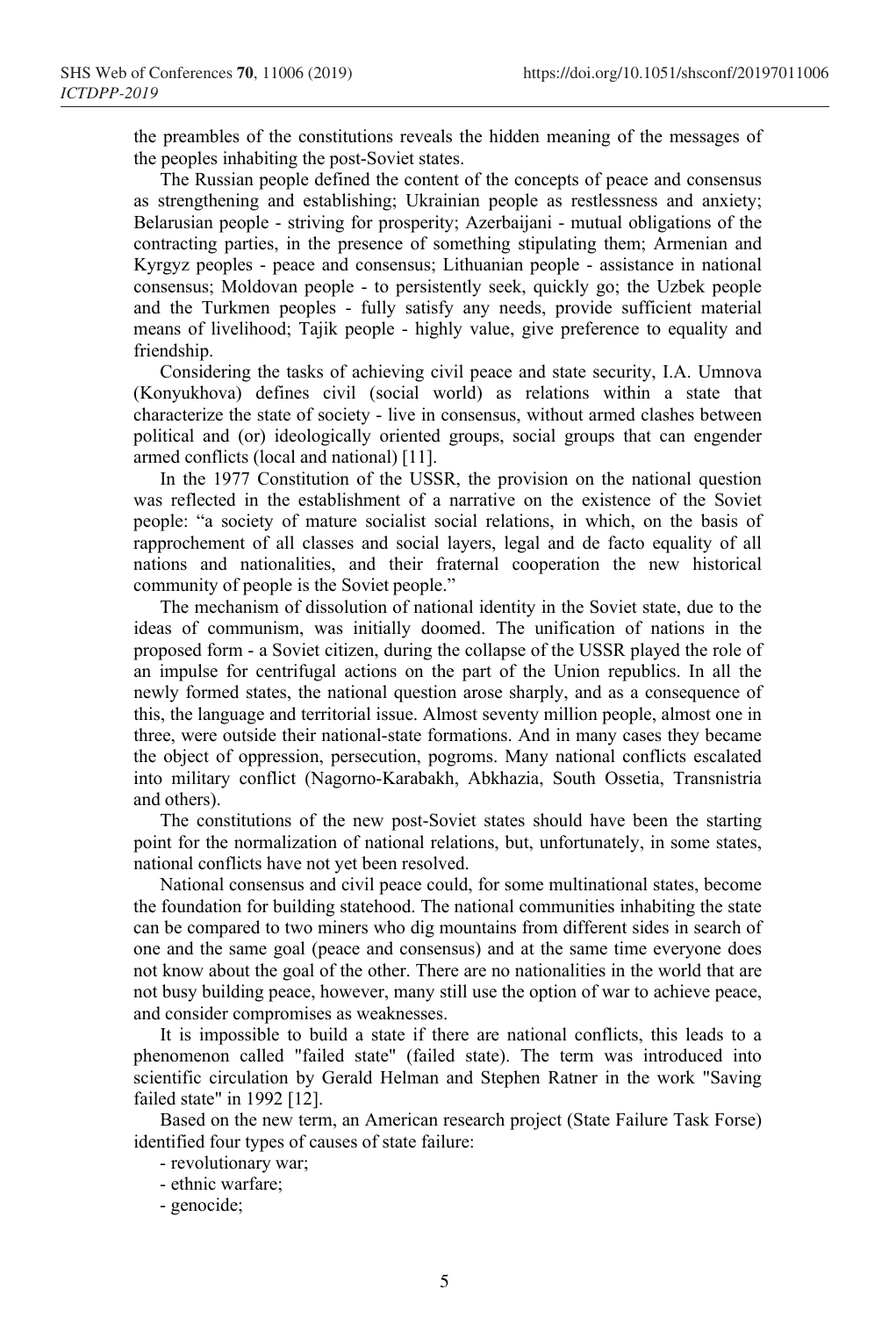- adverse change of regime (replacement of democracy by autocracy)[13].

The narratives "civil peace" and "national consensus" enshrined in the constitutions had their primary goal - to resolve existing conflicts and be a preventive measure against future conflicts.

The concepts of "civil peace" and "national consensus" appeared not only in the texts of the Constitution, there was a surge in the use of these concepts in the entire literature of the post-Soviet space.

The analysis of the use of these concepts in the literature, using the Google Books Ngram Viewer program, establishes an unprecedented increase in the frequency of use of these phrases during the adoption of the constitutions of the former republics of the USSR (Figure 1).<br>Google Books Ngram Viewer



**Figure 1.** Frequency of the use in the Russian-language literature of the phrases "civil peace" (гражданский мир) and "national consensus" (национальное согласие).

The graph clearly shows how the concepts of "civil peace" and "national consensus", from the late eighties of the twentieth century, were often used in literature, and only declined in the mid-nineties, the amplitude of the graph has a difference of 800%.

For comparison, we also present an identical analysis of the use of the analyzed concepts in English literature ("civil peace", "national consensus") (Figure 2).



**Figure 2.** Frequency of use of the phrase "national consensus" and "civil peace" in English literature.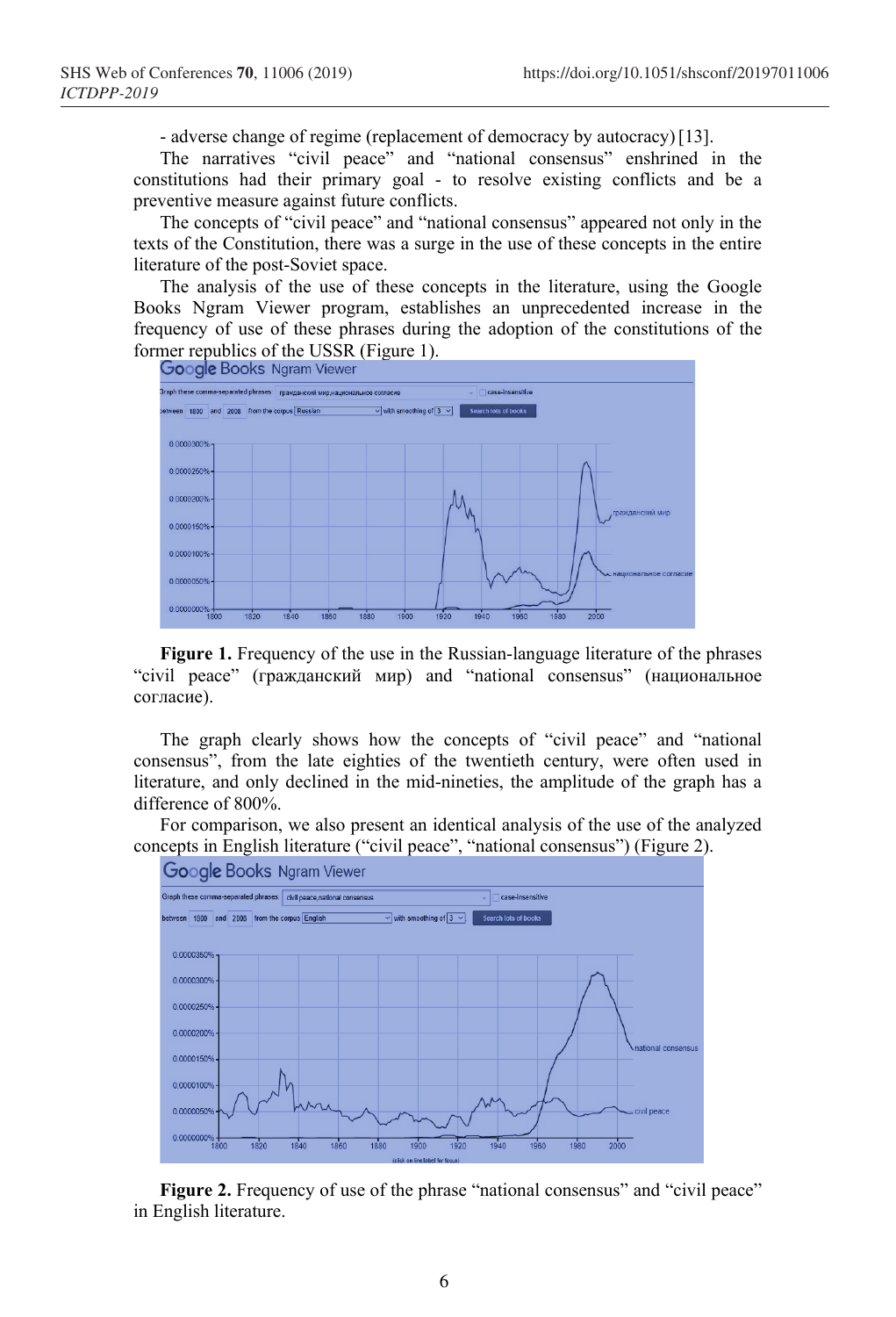By comparing the two graphs, it is possible to establish both the identity of trends and the difference in the use of language markers.

The identity lies in the fact that the peak of using the concept of "national consensus" falls on the same time period - the beginning of the nineties, after which there is a decline in both language segments. Moreover, in the English-language literature, the frequency of using the concept of "national consensus" begins to increase from the fifties, thirty years earlier than in the Russian-language literature.

#### **3 Conclusions**

The analysis of the parabola of the frequency of use of the concepts of "civil peace" and "national consensus" indicates the interconnectedness of the spikes of mention with geopolitical events and adopted legal acts: Bill on the Reform of 1832 in England; US Act of 1830 on the deportation of Indians from the east coast to the west into the future Oklahoma; Italian company Napoleon 1796-1797, Egyptian expedition 1798-1799; World War I 1914; in 1940, the end of the Soviet-Finnish war and the signing of a peace treaty, the signing of an agreement between Britain and France prohibiting the conclusion of a separate peace with Germany; English nationalization reforms and the welfare state of 1945-1950; in 1983, the deployment of American Peshing missiles in Western Europe; the fall of the Berlin Wall in 1989; internal political conflict in the Russian Federation of 1993 on the basis of the constitutional crisis [14].

One of the most important factors in the formation of a new state is the constitution, as an expression of the will of the people. It is impossible to impose a constitution by force; the period of the constituted constitutions is a thing of the past. The adoption of a new constitution requires a minimum of public consensus in the state.

There can be no whole if there is no unity in it. The state carries the beginning of unity and reciprocity, a pacified society, a union of the world, which may be unjust, but still peace [15].

The preamble of the constitution is an initial public request, which is already specified in the constitution itself, by securing human rights and freedoms. Natural law is the medium of human society that creates the prerequisites for the formation of the state on the basis of peace and consensus.

With the time of upheavals, the society of the newly formed states set their goal of peace and consensus. The state is the element of peace and the union of truth, and at the initial stage of its existence cannot do without civil peace and national consent.

Society expresses its request through the forms available to it: political (through participation in political life); cultural (through creativity), religious (spiritual development) and other very different forms, where representatives of various parts of society communicate regardless of contradictions and disagreements.

An analysis of the language of literature allows us to determine what society needed at certain stages of its development, which was a common idea for it. It was peace and consensus that occupied the mind of people during geopolitical upheavals. Peace and consensus is a material basis that emerges from an intangible social request.

#### **References**